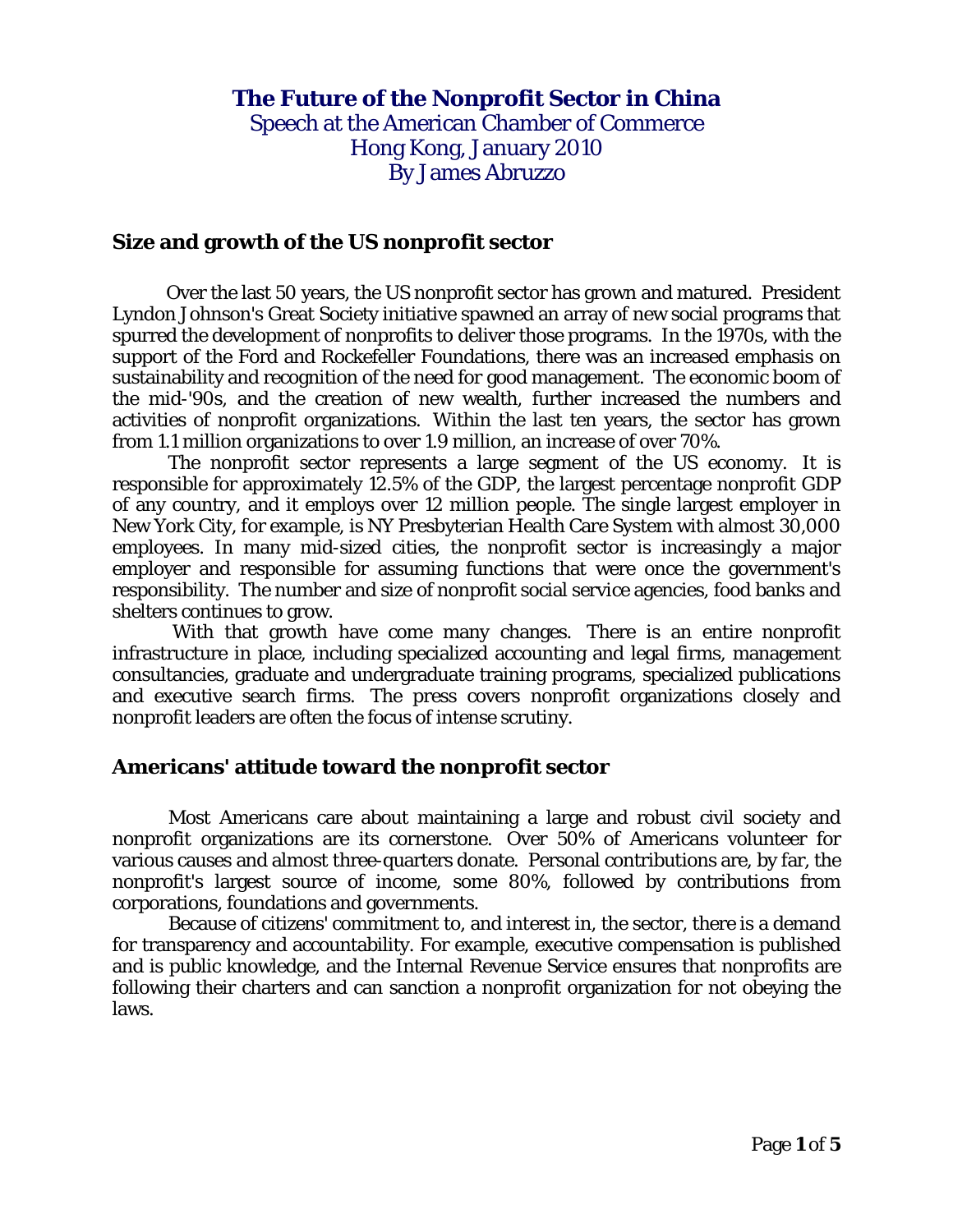# **Nonprofit leadership**

The relationship between corporations and nonprofits goes well beyond contributions. Corporations encourage their employees to volunteer, and board service is an expected part of the profile of any aspiring CEO. The boards are self-monitoring and engage in training and evaluation. Mergers, acquisitions, for-profit subsidiaries and complex investment strategies are common in nonprofit organizations and there is an expectation that nonprofits will be run like any other business. Many of the distinctions between the for-profit and nonprofit sectors have blurred. According to one corporate CEO, "What's interesting is that nonprofit organizations are having to act in a much more appropriate business way - to be more focused, more strategic. And many businesses are adopting almost a nonprofit agenda, in terms of defining their mission. They are looking at not just the enhancement of profits but at how the business is perceived in the local community."

The paid leadership of nonprofit organizations are often graduates of specialized MBA and MPA programs and nonprofit CEO compensation can range from \$250,000 to well over a million. The positions are attractive and plentiful.

 However, the demand for leadership overwhelms the supply of qualified candidates. Indeed, nonprofits are facing a leadership crisis. According to a study conducted by the Bridgespan Group, in the year 2016 there will be a need for an additional 80,000 senior nonprofit managers. There are many factors contributing to this. The number of organizations and the size of senior management teams will increase; an entire generation of leaders will be retiring and many others will leave the sector for other fields. This may seem the ideal situation for a headhunter - plenty of positions to be filled - and it is. However, for nonprofit organizations seeking new leaders, the challenges will be great. Demographic ebb and flow alone has created an alarming dearth of candidates for leadership. According to the Peter Drucker Institute, "Nonprofits across the country, disproportionately run by baby boomers, face a mass exodus of top leadership in the coming decade - a generational shift that could pose a crisis to the industry...."

The effects of this leadership gap are already being felt. Senior level positions go unfilled for months and even years. There are at least 10 art museum directorship positions open at any one time in the United States. With so many open positions it is easier for nonprofit executives to change jobs. Unqualified managers are sometimes promoted to open positions. These are serious problems because without continuity of good management, long-term strategy can suffer and great opportunities can be missed.

# **The situation in Europe**

 Since World War II, European nonprofit organizations had been supported almost exclusively by federal and state governments. Perhaps 85% of a typical nonprofit's income came directly from the state - a situation with many similarities to Hong Kong and particularly Mainland China today.

 But the nonprofit sector in Europe was roiled by a combination of the EU mandates and the economic crises of the mid '90s. Governments reduced their subsidies and nonprofits were forced to seek other sources of income. Marketing, pricing, fundraising, customer service and cost cutting were necessary for survival.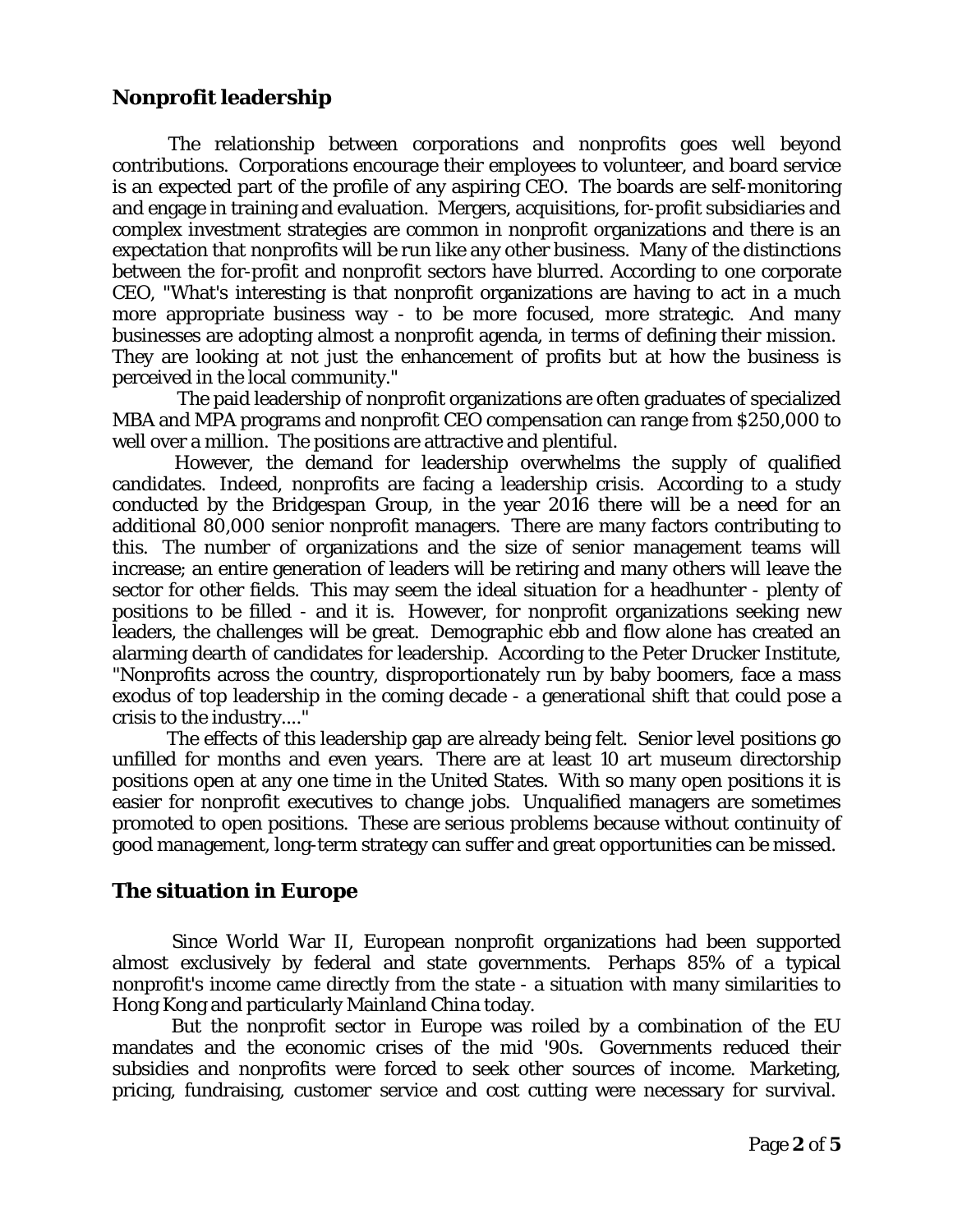Many of the administrators in nonprofit organizations at the time simply did not have these skills.

 The shift away from government support created the need for business leaders not mere bureaucrats - and without the skills of nonprofit business leadership, the sector suffered. The quality of service diminished, organizations filed for bankruptcy, there was high management turnover and CEO positions went unfilled for months if not years.

Today Europe is nurturing the next generation of nonprofit leaders in graduate schools and there is a trend of business leaders transitioning into the paid CEO roles of nonprofit organizations. Nonprofit executives are being recruited from the United States and Australia to CEO positions in Europe. European nonprofits are beginning to resemble those in the United States.

## **Hong Kong**

The nonprofit sector in Hong Kong lies at an interesting midway point between the West and Mainland China. A long history of robust market-oriented economics has positioned it somewhat outside of the government-planned sphere of the Mainland.

There are four distinct categories of nonprofit organizations in Hong Kong that reflect the mixture of Eastern/Western and capitalist/socialist influences: first, there are established institutions like the Li Ka-Shing Foundation, a major family foundation, and the Jockey Club, the third largest foundation in the world; second, there are international brand name NGOs; third, there are hundreds of grassroots organizations dedicated to particular social causes; and, fourth, there are the quasi-governmental organizations.

The established organizations are well-entrenched, well-financed and stable. The others have felt an especially keen need for strong leaders.

There is a rapid increase in the number and size of international NGOs in Hong Kong. ORBIS International and the World Wildlife Fund, and well-known brand name nonprofits like the YMCA or the Red Cross are expanding, causing growing competition for top talent. Compensation in these organizations is rising for CEO and fundraising positions. Organizations are employing search firms to recruit talent. Experienced professionals have their pick of job openings, creating instability among the senior management.

The grassroots organizations are, by and large, run by volunteers whose leaders' training is in the subject matter, not business. As the executive director of one small nonprofit commented, "We know we need to expand to be sustainable, but I am a lawyer, not a manager, and I don't know how to lead that expansion."

Many of these small, social service organizations are not on the government radar and are unable to compete with larger nonprofits for talent in fundraising and leadership. Take the example of one nonprofit leader who has seven years' experience working in four countries and holds a US law degree. He earns HK\$240,000 dollars a year (roughly \$31,000 US), and he is not sure how long he can afford to remain in his position. "Our main issue," according to this executive director, "is sustainability. We need to be able to increase our fundraising but we can't afford a fundraiser. We are thinking of hiring someone for six months to see if they can earn their salary."

The government of Hong Kong creates quasi-nonprofit organizations as a means of improving civil society. It created the Urban Renewal Authority by writing a charter,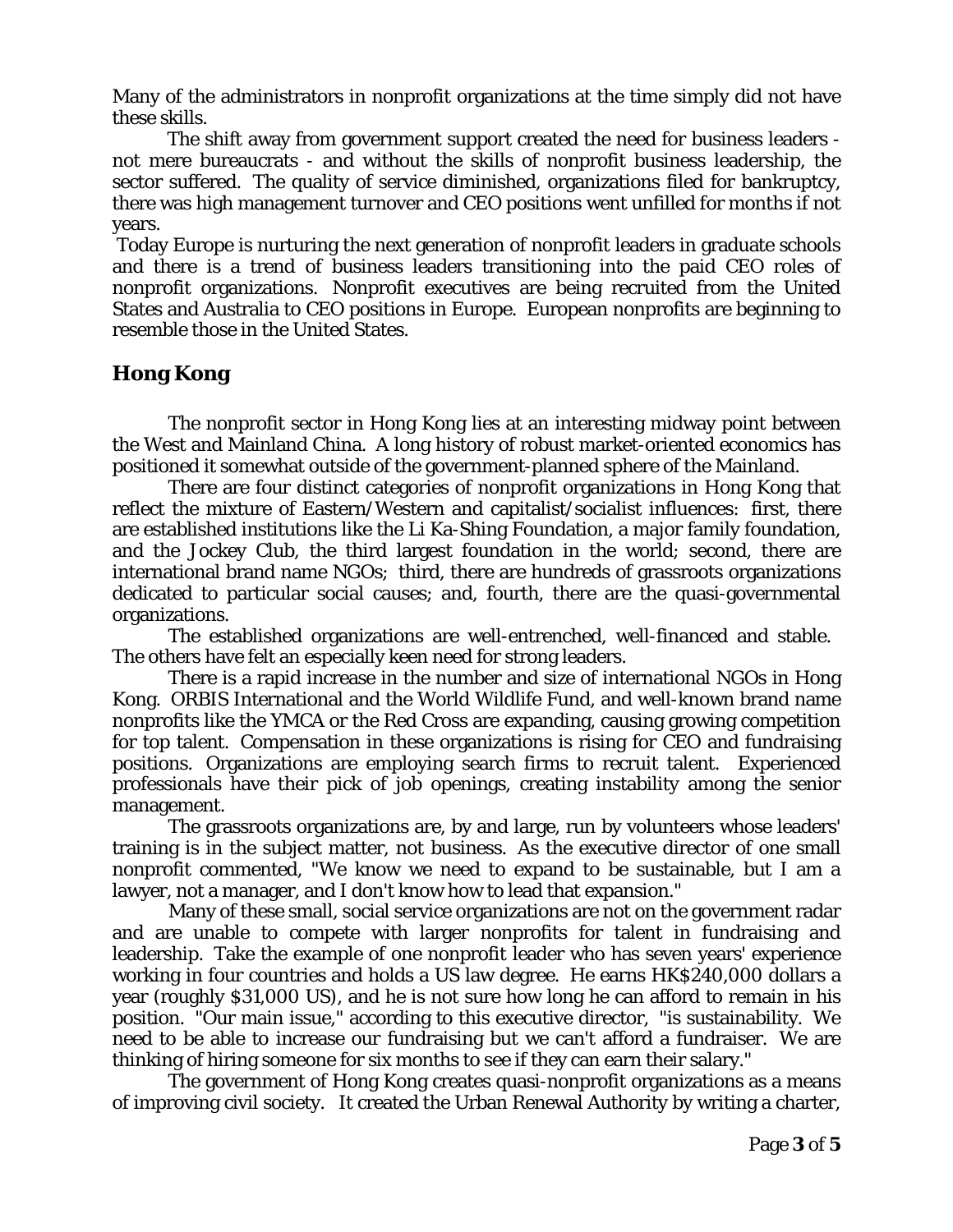appointing senior officials, funding it with HK\$1 billion and monitoring the organization's progress annually. The HK\$21 billion cultural project, the West Kowloon Cultural District Authority (WKCDA), is charged with creating a 21-acre district. Throughout Hong Kong the demand for leadership in quasi-governmental organizations is growing. Today there are at least seven important senior arts positions unfilled. Board members are stepping into leadership roles. And for large-scale endeavors like the WKCDA, an arts project of unprecedented size and complexity for Hong Kong, the inability to attract and retain leadership is a serious concern. For many senior management positions in Hong Kong, institutions will be required to recruit experienced leaders from abroad who have had experience running complex arts institutions engaged in public-private initiatives.

And the demand for committed and knowledgeable board members is even greater. One senior nonprofit executive commented, "Our boards are made up of many appointed officials who personally don't care much about our activities nor do they understand the role of governance. The board members need training and perhaps a code of conduct so that we can do our job and they can do theirs." For-profit companies have recognized this need: a philanthropy officer from one of the major international banks is seeking nonprofit board training organizations so that they can prepare their senior officers for board positions of nonprofit organizations.

## **Mainland China**

Meanwhile, the nonprofit field in mainland China has exploded over the last ten years. The number of nonprofits increased from 60,000 in 1999 to 150,000 in 2005. Today, there are over 430,000 registered nonprofit organizations in China. The growth is fueled by foundation and corporate support. The Gates Foundation, for example, has undertaken a major initiative to reduce the growth in China's HIV population by pumping funds into local grassroots organizations. Foreign corporations see donations and volunteer activities as a means to improve the civil society and to reach decision makers in government.

Also driving this growth is a fundamental shift in the government's attitude toward nonprofit organizations. A change in the tax laws in 2007 further encouraged corporate contributions. Governments are forming quasi-independent nonprofit organizations and delegating responsibility to them. In Shenzhen, for example, over 100 governmental functions have been relegated to 17 newly formed nonprofit (QUANGO) agencies. As part of a broader modernization plan, cities are building new performing arts centers, museums and science centers. Major US and European cities have museums and arts centers. China is trying to emulate this. However, as one arts leader told me, "Every city in China will have a new performing arts center but there is no programming to put in them, the citizens don't know what takes place inside of an arts center, and there is no one to run them."

# **Critical Needs**

This combination of events is creating a critical need for experienced leaders. Former government officials, who tend to avoid innovation and transparency, run the larger organizations. The grassroots organizations have untrained leaders. Many